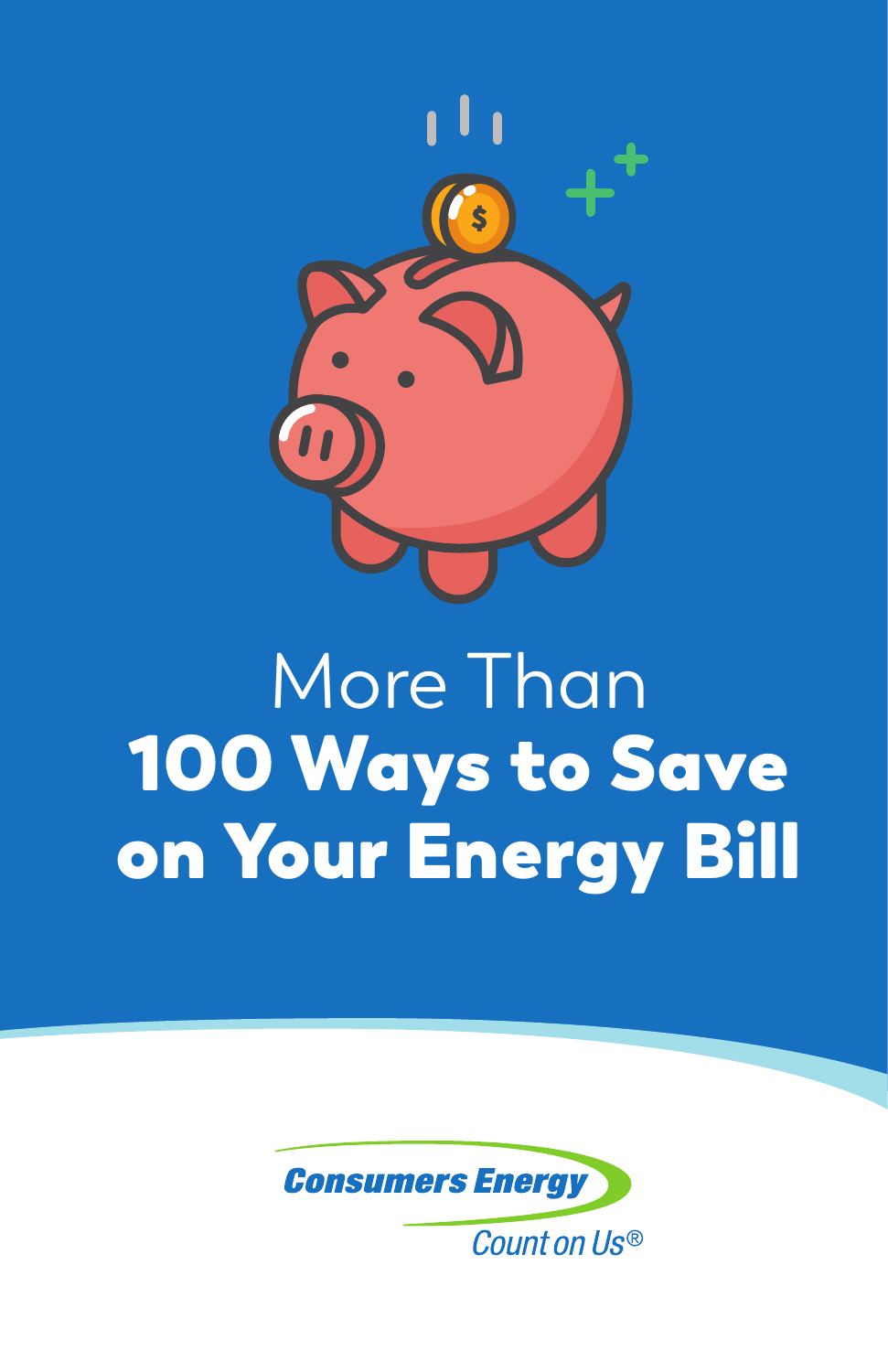## Save Money by Saving Energy

#### **Looking for ways to save money? We can help.**

If you're like most people, you're already doing some things to cut down on energy use, such as lowering the heat at night. To help you save even more, we've put together this guide of more than 100 things you can do to make your home more energy efficient, without sacrificing your comfortable lifestyle.

It's simple. When you use less, you'll pay less.

**Download this guide** as a PDF and view these energy savings tips at ConsumersEnergy.com/saveenergy



#### Home Energy and You

As much as half of the energy used in your home goes to heating and cooling. So making smart decisions about your home's heating, ventilating and air conditioning (HVAC) system can have a big impact on your energy bills — and your comfort.

### Home Heating

**Heating your home is the largest use of energy and offers the greatest opportunity for savings. About 30 percent of your total home energy budget goes for heating.**

- » Have your heating system tuned and inspected by a service professional before each heating season. Heat losses from a poorly maintained system add up over time, sometimes at a rate of 1 percent to 2 percent a year.
- » Clean or replace the furnace filter often during the heating season. Furnaces use less energy if they "breathe" more easily. Follow instructions in the furnace manufacturer's manual.
- » Keep furniture, carpeting and curtains from blocking heat registers and air return ducts.
- » If radiators are located near cold outside walls, place a sheet of aluminum foil between the radiator and the wall to reflect heat back into the room.
- » Don't overheat your home and overwork your furnace. Use supplemental heating equipment for hard-to-heat areas.
- » When replacing your furnace, look for one that's at least 95 percent efficient. If you need to replace your HVAC system, ask your contractor about ENERGY STAR certified units. And make sure that your new energy efficient unit is properly installed for maximum savings.
- » While sleeping, add an extra blanket for warmth.
- » Close your attic, basement, garage and exterior doors to prevent cold drafts and keep in heat.
- » Ceiling fans set at slow speed push warm air away from the ceiling and move it around the room without creating a chilling breeze. This spreads the heat more evenly and will make you feel more comfortable.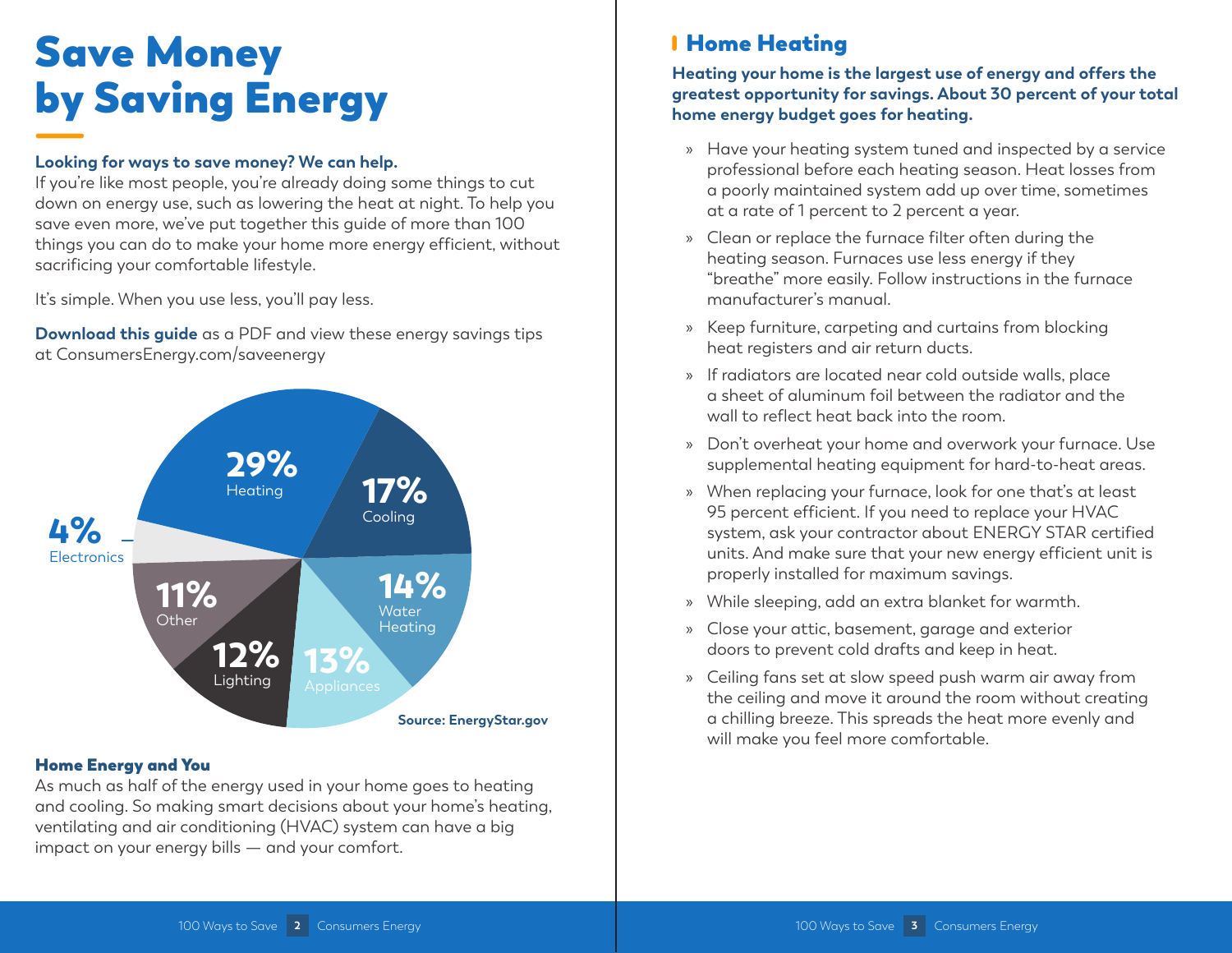### Your Thermostat

#### **Wi-Fi and programable thermostats are a great way to dial in savings and comfort.**

- » Using a programmable thermostat will let you turn heat or air conditioning up when you are home and down when you go to work or to bed. Installing one before the heating season begins could save as much as 20 percent on your heating costs and recover your investment in the first year.
- » In the winter, set your thermostat at 68 degrees when you're home and at 65 degrees when you're away for a short time. If you're used to higher settings, dial down 1 degree at a time until you feel comfortable.

**Remember: Warmer temperatures are recommended for homes with ill or elderly persons or infants.**

» Wi-Fi enabled thermostats allow you to control your home's

heating and cooling remotely through your smartphone. Many smart thermostats learn your temperature preferences and establish a schedule that automatically adjusts to energy saving temperatures when you are asleep or away.

### Cooling

#### **Beat the summer heat and stay comfortable with these energy savers.**

- » Buy an air conditioner with a high energy efficiency rating (EER). It's printed on the EnergyGuide label attached to the unit.
- » If you have central air conditioning, clean leaves and debris from the unit. To save energy, make sure they're not too close to the compressor because they can block airflow.
- » Install your air conditioner in the shade. When it's in direct sunlight, it uses more energy.
- » Make sure your central air conditioning system is the right size for the area you want to cool.
- » Clean the furnace filter regularly. Dusty filters make your air conditioner work harder. Check the manufacturer's manual.

#### **Here are more ways to stay cool.**

- » Cool air from your window air conditioner can flow into open registers. Cover or close them so cool air doesn't escape.
- » Don't cool unused areas. Close doors and registers to cut energy costs.
- » Operate your stove, oven, dishwasher and clothes dryer in the morning or evening when it's cooler outside. They add extra heat to your home and make your air conditioner work harder.
- » In the summer, set your thermostat at 78 degrees during the day when you're home and higher when you're away.
- » Install an automatic setback or programmable thermostat that starts your air conditioner shortly before you get home.
- » Reduce air conditioning needs by installing an attic fan. Hot air trapped in stuffy attics sinks into rooms below, adding to your summer cooling costs.
- » A ceiling fan cools fast and costs less than air conditioning.

### Water Heater

### **Water heating is a typical family's third-largest energy expense, accounting for about 14 percent of utility bills.**

- » Take a shower instead of a bath. You'll use less hot water.
- » Install a low-flow aerator or flow restrictor on an existing shower head, and you'll use less water when it seems like more! Both are inexpensive and easy to install — just screw them in.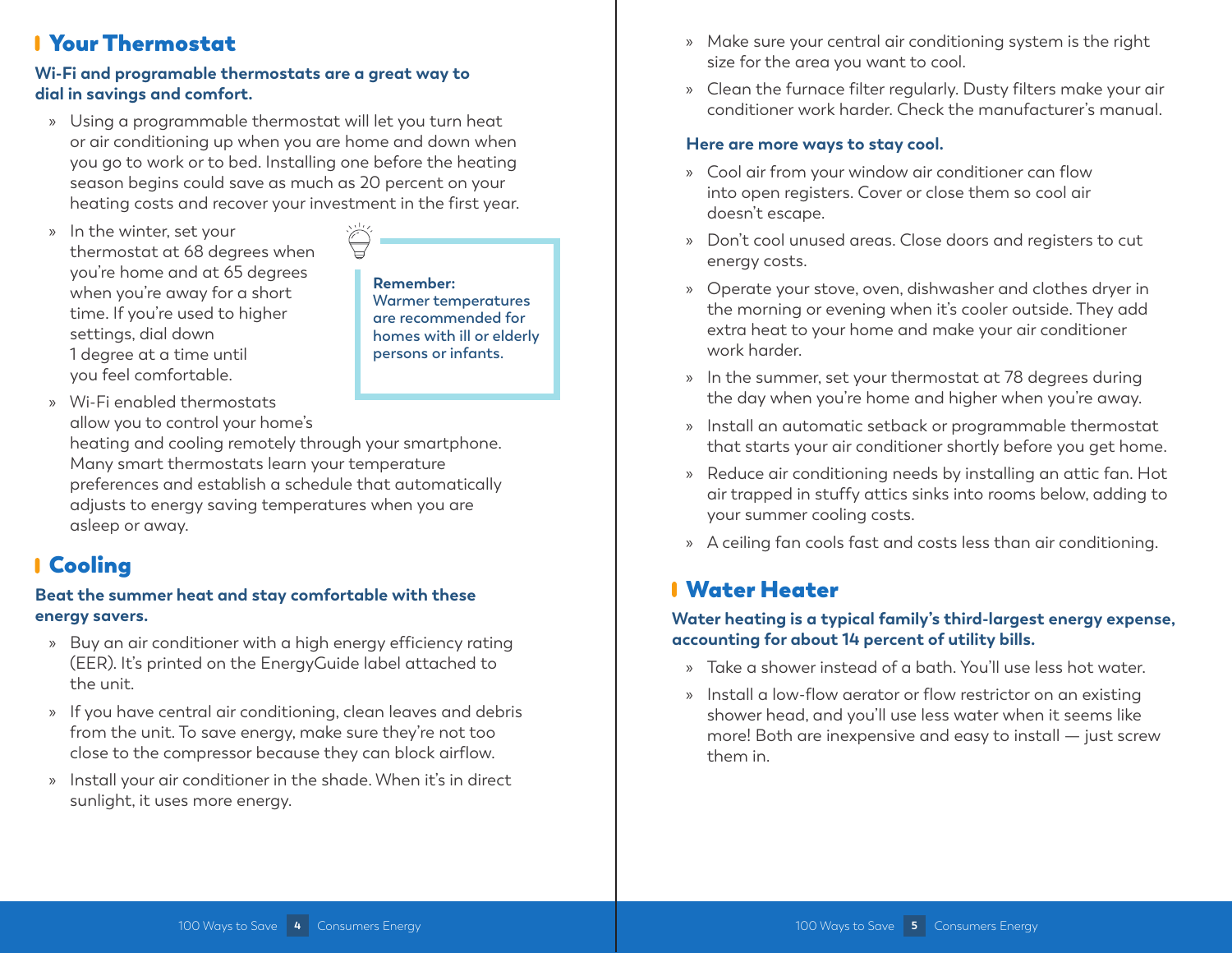- » Set your water heater temperature at 120 degrees. A family of four, each showering for five minutes, uses about 700 gallons of water a week. By lowering the thermostat, you can cut water heating bills without sacrificing comfort.
- » Turn off hot water when you don't need it. Don't let it run when you wash or shave.
- » Fix defective plumbing or dripping faucets. A single dripping hot water faucet can waste 212 gallons of water a month. That can increase your water bill and your energy bill.
- » Keep your hot water hot by making sure pipes in unheated areas are insulated.
- » Always use cold water when it will do the job as well as hot.
- » Once a year, drain the water heater tank completely, then turn the incoming water on and off, alternating, for about 20 seconds. These actions flush

Energy Use: **Your monthly bill from Consumers Energy includes 13 months of your energy use data and cost per day.**

Your Monthly

minerals and sediment from inside the tank and make your water heater more efficient. Some newer models are self-cleaning. Check the manufacturer's manual.

### Dishwasher

#### **Your dishwasher uses hot water to do its job. Here are ways to save on water heating.**

- » Set your dishwasher at 120 degrees or "low." Check your manufacturer's manual to see if you can use 120 degree water.
- » Wash only full loads, and use the shortest cycle to get your dishes clean.
- » Turn off the dishwasher after the wash and rinse cycles. When dishes air dry, you'll save on heating costs. On newer models, use the heat-off setting or the energy-saver dry option.
- » Avoid using your dishwasher to warm plates. The extra heat will raise your energy bill.
- » A dishwasher will operate more efficiently if you unclog the drain of food particles and clean it weekly.

### Stove and Oven

#### **You can cook delicious and nutritious meals and help lower energy costs by following these handy tips.**

- » Thaw foods and cut vegetables into small pieces. They'll take less time to cook.
- » Put lids on pots and pans, and make sure they're the right size for the burners. Foods will cook faster and use less energy.
- » When the pot boils over or grease splatters, clean the reflector pans. They'll reflect more heat when they shine.
- » If the flames on your gas stove or oven are yellow, energy is being wasted and the burners need adjusting. Call an appliance repair professional.

#### **When using your oven, follow these suggestions:**

- » Preheat the oven only when the recipe calls for it. Don't preheat if you're using the broiler.
- » Use glass and ceramic dishes. They hold heat better and you can lower the oven temperature 25 degrees.
- » Your stove or oven may not always be the best choice! Small appliances, such as crockpots, electric frying pans and your microwave oven may be more energy efficient.
- » Open the oven door to peek at food inside, and you'll lose 25 degrees to 75 degrees of heat. It's best to look through the window or wait until the food is almost done before opening the door.
- » If you have a self-cleaning oven, clean it immediately after use. Because it's already hot, it will take less energy to get to the heat-cleaning stage.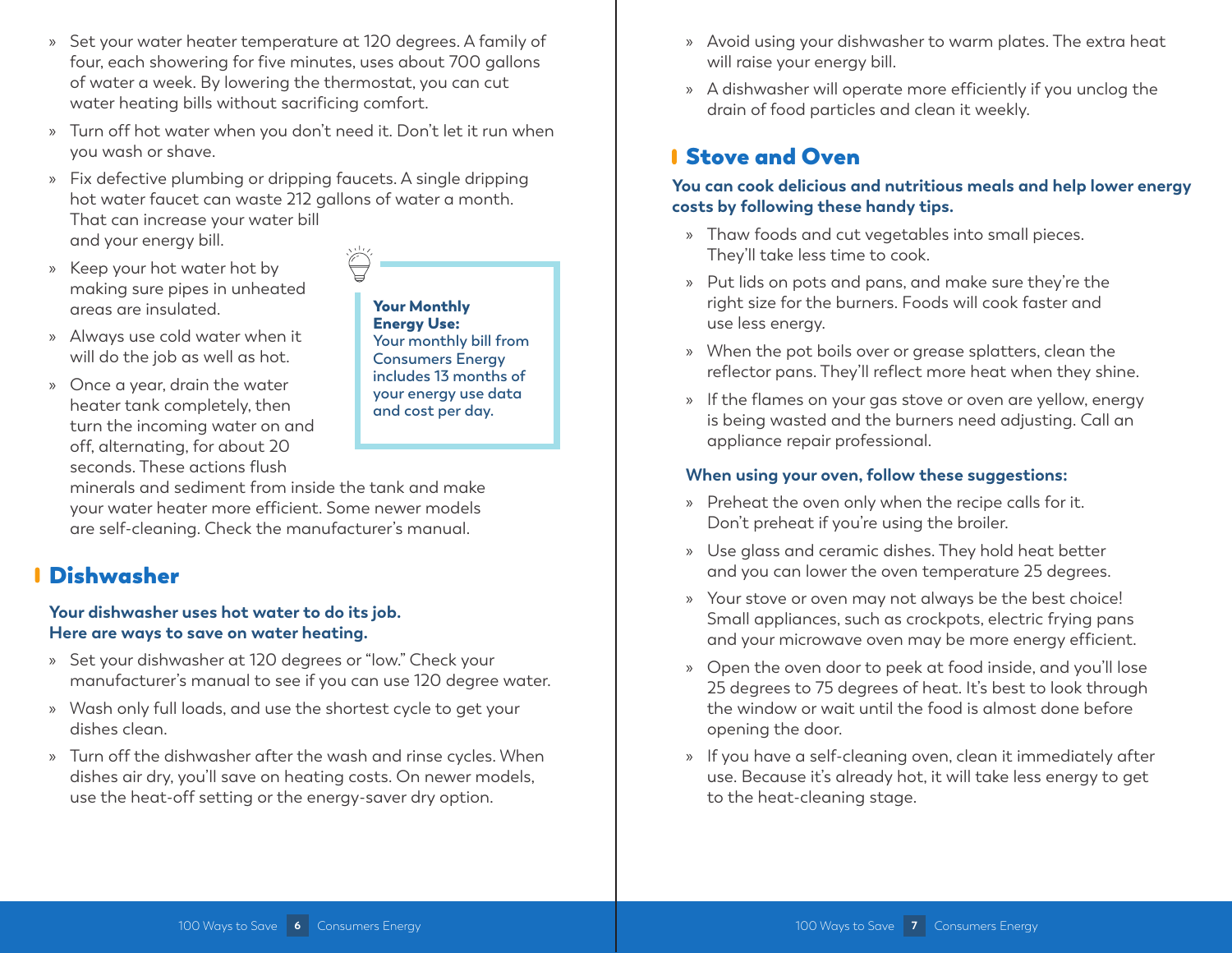- » In the market for a new gas stove? Choose a model with electronic igniters instead of pilot lights for the highest efficiency.
- » A microwave is best for defrosting and cooking small portions; an oven is more efficient for cooking large items, such as turkeys and roasts.
- » When your electric burners are worn out and don't work properly, they use more energy. Save by replacing them.
- » Save energy by baking an extra dish or cooking entire meals in the oven at the same time.

### Clothes Washer

#### **These helpful hints can save you money and don't cost a penny.**

- » Wash and rinse your clothes in cold water instead of hot to save on water heating costs. Use a cold-water detergent.
- » Set the water level on your washer to match the size of the load and save two ways — on water and energy.
- » You'll save more by waiting to wash until you have a full load.
- » Add the right amount of detergent. Too many suds make your washer work harder and use more energy.

### Clothes Dryer

#### **Here are more hot ideas to help you save.**

- » Fill your clothes dryer, but don't overload it. Your clothes will dry faster when they have room to tumble.
- » Overdrying wears out your clothes and wastes energy. Stop your dryer when the laundry is dry by setting the timer or using the auto dry cycle.
- » Your dryer's lint trap helps warm air flow better and dries your clothes faster. Make sure to clean it after each load.
- » Dry your laundry in consecutive loads to take advantage of a heated dryer. Your laundry will dry faster and use less energy.
- » On sunny days, hang your clothes outdoors to dry.

### Refrigerator/Freezer

#### **Your refrigerator/freezer uses more electricity than any other appliance in your kitchen. These tips can help you use less and save more.**

- » Avoid opening the refrigerator or freezer door to browse. Each time you do, cold air escapes and your energy costs increase.
- » Let hot foods cool before putting them in your refrigerator or freezer. Hot foods cause the motor to work longer and harder.
- » Leave room in front of your refrigerator/freezer to allow cold air to circulate better.
- » Because frozen food stays cold longer than air, it's good to keep your freezer full, but not packed. You'll save energy by placing water-filled containers in empty spaces.
- » Running two refrigerators increases your energy bill. Plus, older refrigerators are less efficient than new ones. To save, get rid of the second refrigerator and get \$50 with Appliance Recycling.
- » Condenser coils remove heat from inside the unit. Make sure they're at least two inches from the wall and clean them twice a year.
- » If cold air is escaping around the door seal, adjust or replace the seal. To check, close the door on a dollar bill. If it's easy to pull out, cold air is escaping.
- » If you have a manual-defrost freezer, it will work more efficiently when ice buildup is kept to 1/4 inch or less.
- » Set the refrigerator thermometer at 38 degrees to 42 degrees and your freezer at 0 degrees to 5 degrees.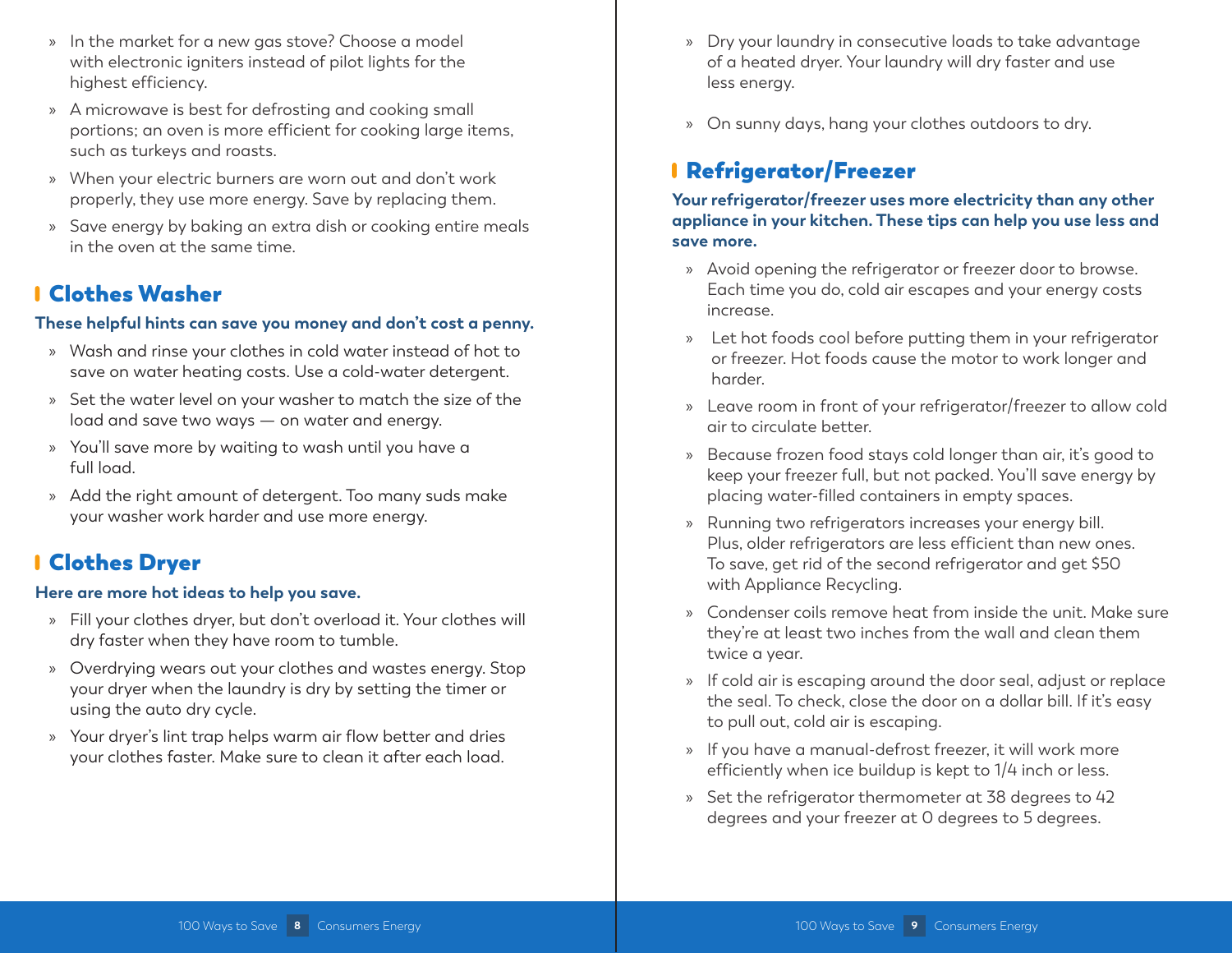### Other Appliances

**Most homes have at least 50 household items that use natural gas or electricity. Look around your home for places you can save.**

- » If your water pump stays on too long after using water, have it serviced. If it runs whenever water is turned on, it will wear out faster and use more energy.
- » To save water and energy, turn off faucets, indoors and out, when you're done using them.
- » Make sure the toilet handle doesn't stick after flushing. It wastes water and makes your water pump run longer.
- » Be sure the thermostats on appliances work properly. If the thermostat sticks, the appliance stays on and raises your energy bill.
- » Turn off the humidifier or dehumidifier when they're not needed.

» After making your coffee in the morning, turn off your coffeemaker and pour the leftover coffee into an insulated container to keep it hot.

- » Turn off the TV, DVR, DVD player, stereo or radio when no one is watching or listening.
- » If your water pipes are wrapped with insulating electric heat tape, turn it off when the weather warms up.
- » Use small appliances that plug into electrical outlets instead of rechargeable devices, such as hand-held vacuum cleaners and lawn trimmers which use more energy.
- » Unplug electronics when not in use. Computers, DVD players, televisions and other electronics, including power strips, use energy when they're plugged in — even though they're turned off.

#### Utilize Smart Power Strips: **Many electronic**

**products continue to draw power from the wall even when they are powered off. Since it's not always practical to unplug these items whenever you leave your desk, "smart" power strips can effectively do so for you.**

**There are three types of smart power strips: timer-equipped, motion controlled occupancy sensing and electrical current sensing.**

### Lighting

### **Follow these bright ideas to save energy.**

- » Choose light bulbs carefully. Light emitting diodes (LEDs) use 80 percent less energy than standard incandescent bulbs and last 15 times longer. For example, a 12-watt LED bulb is equal to a 60-watt incandescent bulb. They can also be used as porch lights.
- » Install dimmer switches and three-way bulbs. They use less energy and let you enjoy a choice of lighting levels for different tasks.
- » For outdoor use, consider LEDs, which are more efficient and last longer than their mercury vapor or high-pressure sodium counterparts.
- » When buying bulbs, check the lumens. The higher the lumens, the more light you'll get.

### **More energy-saving ideas**

- » More light shines through when you keep dust off your lampshades, light fixtures and bulbs.
- » Because light bounces off walls and ceilings, you'll get more light for the money if you paint your walls light colors.
- » Increase the power of reflection by putting lamps in corners where two walls reflect light into the room.
- » Place security lights on a timer or photo-electric control so they'll turn on and off automatically. Mercury vapor or high-pressure sodium lights are the best energy buys for outdoors.





Bright Idea: **The Lighting Facts label on light bulb packages highlights brightness and yearly energy cost.**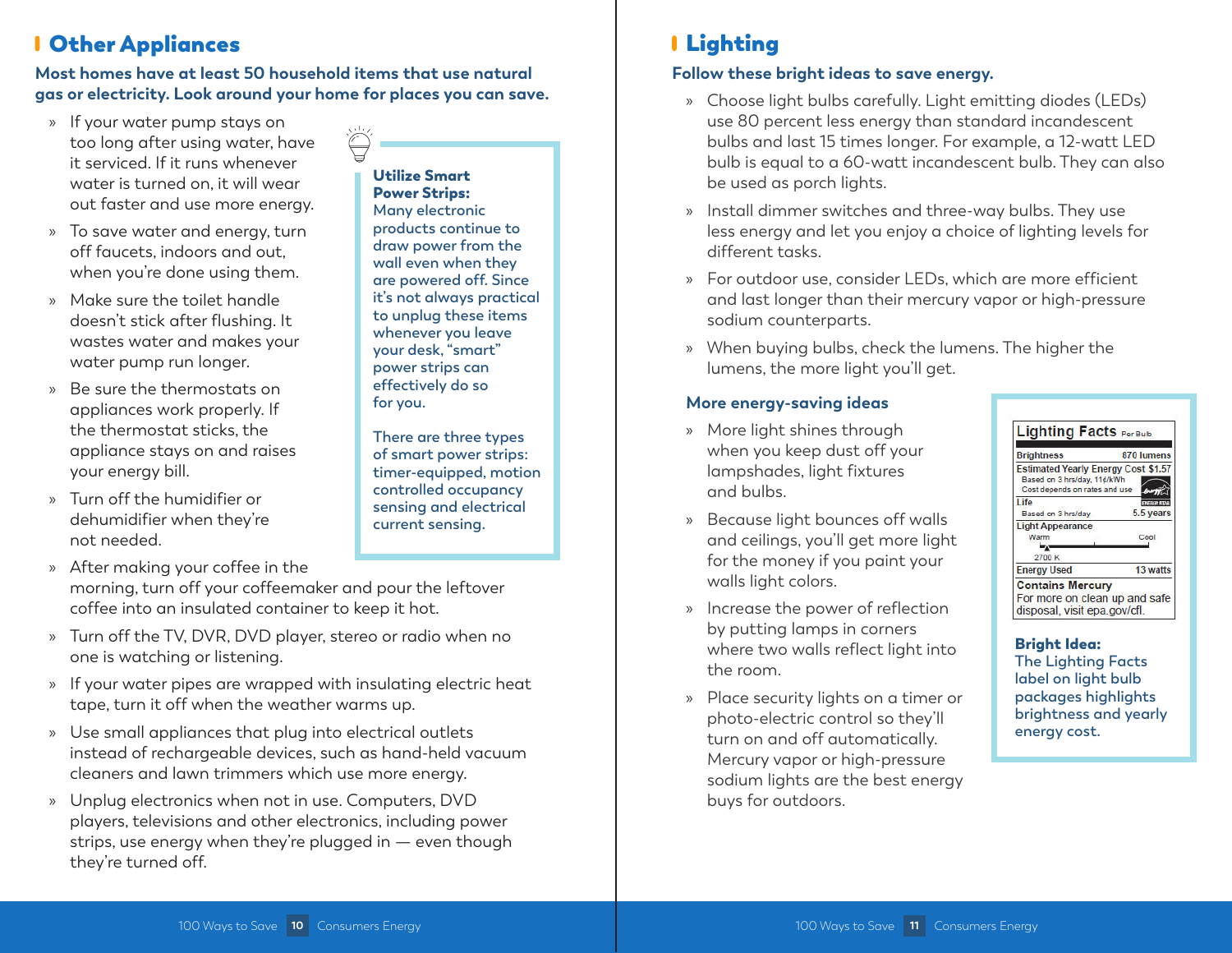### Windows

#### **You can stop heat from going out your windows. Take a look at these energy saving ideas.**

- » Drapes can cut heat loss in half if they have an insulating liner.
- » Let your drapes hang loose, and be sure they don't block heat registers and air-return ducts.
- » Vinyl shades and quilted curtains help cut heat loss. Shutters and blinds don't work as well because air travels through their open spaces.
- » Close drapes on north-facing windows to keep the chill out in winter.
- » On cool days, let the sun shine in by opening curtains, drapes, shades, shutters and blinds on the southern and eastern windows. Close them on cloudy days and at night to keep heat from escaping.

» On hot summer days, open windows and doors in early morning and in the evening to let cool air in.

Monoxide Poisoning: **Please don't use gas grills, ovens or range tops for heating. These items can cause a fire or result in deadly carbon monoxide poisoning. And to be safe, be sure your house is equipped with a carbon monoxide detector.**

Fire and Carbon

- » Cut your heating losses by installing storm windows. Double-pane or triple-pane windows are best.
- » Replace old windows with new high-performance windows.
- » Repair open spaces in broken or cracked windows and door glass.
- » Use clear plastic or vinyl sheeting on the inside of your windows to make a temporary double-pane window. Use weatherproof tape or duct tape, trim or tacking strips to hold it in place.

### Insulation

**More than 50 percent of energy used for winter heating leaves homes through uninsulated walls, floors, ceilings and attics. Insulation traps small pockets of air between warm and cold areas inside your home and helps keep warm air in during winter. Insulation is the key to big energy savings. Try these tips.**

- » Check your home's insulation in the attic, ceiling, walls and floor. Insulation is judged by its R-value. The higher the R-value, the better the material keeps in heat during cold weather and keeps in cool air during hot weather. Required R-values vary across Michigan. Check with a store that sells insulation or a local contractor for the requirements in your area.
- » Adding blown-in cellulose or batts of fiberglass insulation in your attic is one of the most cost-effective savings measures and something you can do yourself.
- » Add extra insulation to floors by covering them with a pad and rug.
- » Prevent heat loss as warm air travels through heat ducts from your furnace by wrapping heat ducts with insulation. Also, use duct foil tape where rectangular heat ducts join, and waterbase acrylic latex caulk where round and rectangular duct fittings meet.
- » Seal cracks where pipes, electrical wires, vents and ducts enter your home.
- » About 2 percent of air escapes your home through electrical outlets, especially on outside walls. Install insulation made for electrical outlets. You can also use safety outlet plugs to stop cold air from entering your home.
- » Insulate hot water pipes in unheated areas to keep hot water hot.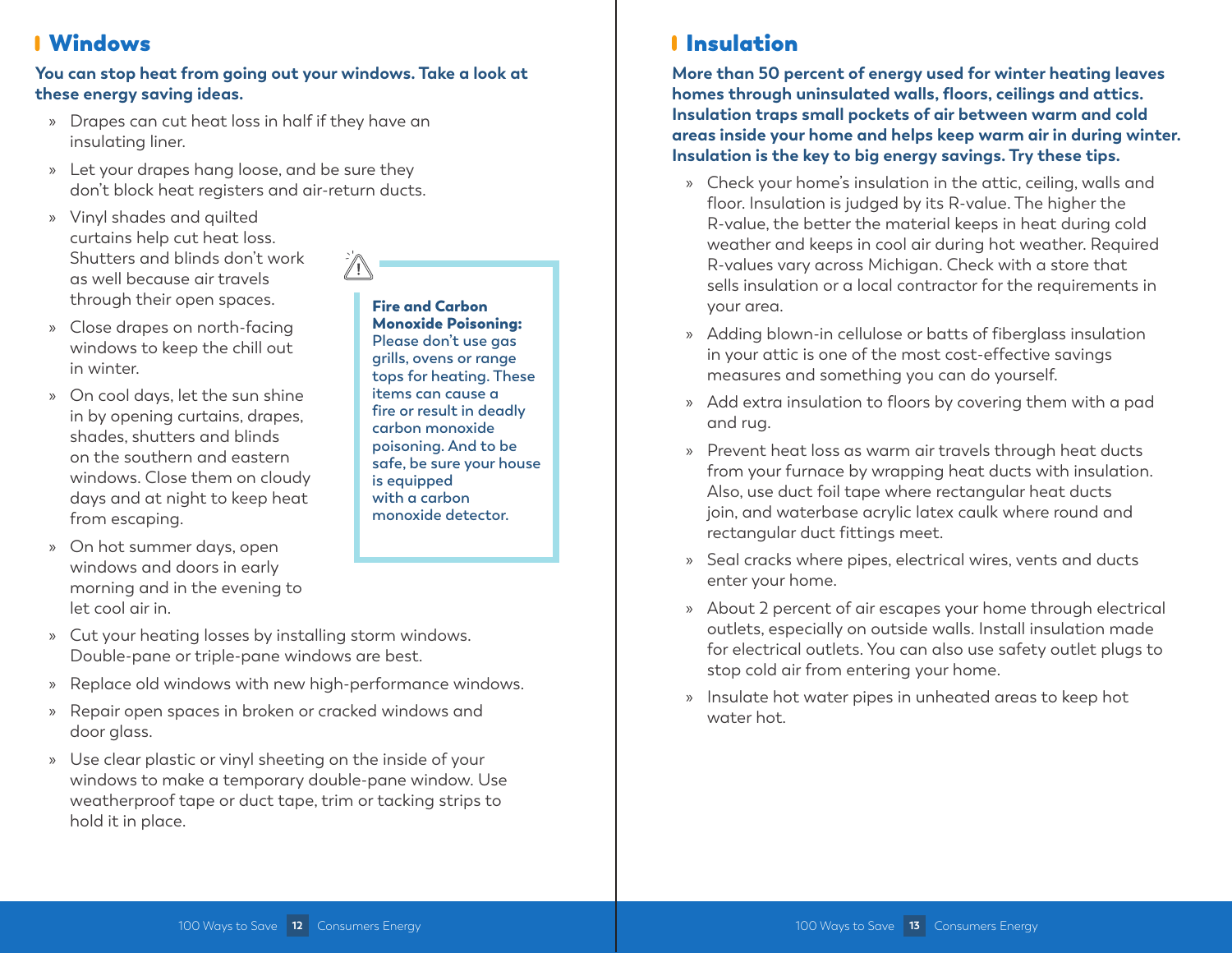### Caulk & Weather Stripping

#### **You'll live more comfortably when you get rid of cracks and leaks that let warm air escape from your home on cold days. Here's how.**

- » Seal cracks in your basement floor to keep heat in and cold air out.
- » Caulk windows, doors and anywhere air leaks in or out.
- » Weather-strip around windows and doors.
- » Seal cracks where pipes, electrical wires and ducts enter your home.
- » Seal openings where doors and windows close into their frames with weather stripping — pieces of felt, rubber, metal or plastic that compress when you shut them.
- » Replace torn or worn weather stripping and caulk.
- » Do not caulk around your natural gas water heater exhaust pipes or furnace exhaust pipes.

### Fireplace

#### **Add to the warmth and enjoyment of a fireplace by following these tips.**

- » Close the damper when the fireplace isn't being used. About 14 percent of air escapes your home through the fireplace chimney.
- » Try not to run the fireplace and central heating system at the same time.
- » Seal unused fireplaces to keep heat from escaping and cold air from coming in.

### Pool and Hot Tub

#### **Efficient ways to heat your pool and hot tub can yield extra savings. Consider these recommendations.**

- » Use a solar cover to get free heat from the sun and prevent evaporation. If too much water evaporates, the water temperature drops
- » Keep the filters clean. You'll save energy
- » Be sure the water temperature is comfortable, about 80 degrees. Overheating wastes energy
- » Cover your hot tub when it's not in use to retain heat

## Shopping for New Appliances?

When shopping for new appliances, check EnergyGuide labels. They provide the annual operating cost and efficiency ratings of the appliance.

Look for ENERGY STAR<sup>®</sup> products that can save you money month after month. Buy the most energy efficient model you can to keep your energy costs down.



## Save on Energy Bills

**With 50 rebates for residential customers and more than 150 for businesses, there is something to help you reduce your cost with energy efficiency.**

For home rebates and savings, visit **ConsumersEnergy.com/myhome**